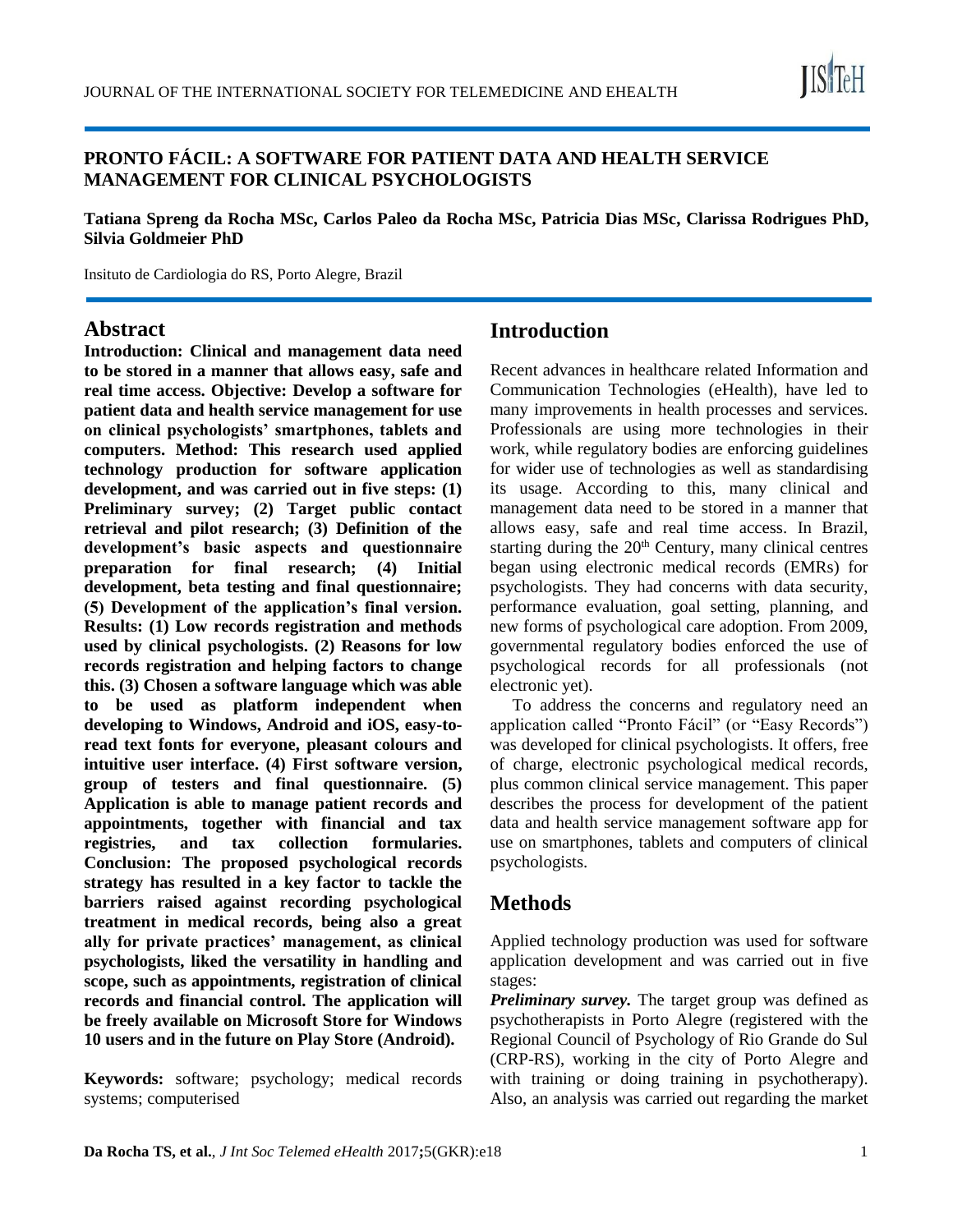share for suitable operating systems and associated devices.

*Target group contact retrieval and pilot research*. A list of clinics-schools for Porto Alegre was obtained from the Regional Council of Psychology of RS (CRP / RS). There were fifteen institutions, with a total of 514 professionals. Of these 280 were randomly selected to participate in the research, and from those 30 were randomly selected to be part of the pilot research. This exceeded the minimum sample size of 220 required to provide 95% reliability, with a margin of error of 5%.

*Pilot research - Definition of basic aspects, and questionnaire development for final research.* Using the data on market share and the results of stage 2, the final version of the questionnaire was developed. Most questions were 'closed', with response bands created according to the most repeated items in the open questions. Also at this stage the programming language to be used and the database to be adopted were defined.

*Initial development, beta testers and final questionnaire.* The working model to be adopted in the application development was defined. Development was begun, and the final questionnaire to be applied to the research sample was prepared. Testers were encouraged to use other applications designed to meet the same needs so they could provide suggestions for improvements. Ten people from the pilot research group volunteered to become "beta testers" (persons designated to test an application, during its development).

*Final version development.* After the adjustments suggested by the team of beta testers, as well as those from the analysis of the results from the questionnaire, the final version of the application was developed, for free distribution.

# **Results**

The data collected by the questionnaires were stored in a database and analysed using statistical software R, version 3.3.1. As all the variables of the sample were of the categorical type, contingency tables, bar graphs and independence tests were used for analysis.

Through the use of the Net Marketshare website.<sup>1</sup> it was determined that the application would be developed for the Windows operating system because it was the most used in terms of market share (89.8%). This was confirmed by the answers of the participants

to the pilot research. Windows 10 version was chosen, since current users of Windows 7 and 8 would have access to the free upgrade to version 10 prior to the application being ready for market. For mobile devices (smartphones and tablets), the decision was made to use the Android operating system, which held 66% of the world's market. In this way of the application development reached the largest possible market share of potential users.

SQLite was chosen as the database for the application, since it can be used on both Windows devices and Android, or Apple iOS. This was so the data part would be ready for a future evolution of the application. Given the possible evolution of the application to other operating systems, as well as the option for a Windows Universal App, the programming language was defined as being C#, because it provides more fluidity in this portability.

## **Discussion**

The pilot research confirmed the preference of respondents for the Windows operating system for the computers, but few respondents expressed an interest in using the application on a cell phone. Despite this development continued towards a Windows Universal App which would allow the execution of the same application in computers, tablets and smartphones running Windows 10. The application would therefore be functional for mobile devices, even if this was not a functionality desired by the respondents at this time. Together with selection of SQLite these choices allowed for future evolution of the application to other operating systems.

As a consequence of the pilot research feedback, development of an Android specific version was deferred, avoiding unnecessary financial costs, and speeding development time for the application's final version.

The screen colours and fonts of the letters for the application were defined considering the concepts of usability and design from Alexandre Wollner.<sup>2</sup> A profile of the professional that would use the application was developed based on idealised needs and verified in the pilot research. This constituted the "persona" for targeted development (the persona is the optimal way to describe how an application works for more than one type of user with different needs).

For the development of the application, the methodology of Takeuchi and Nonaka was defined, <sup>3</sup>